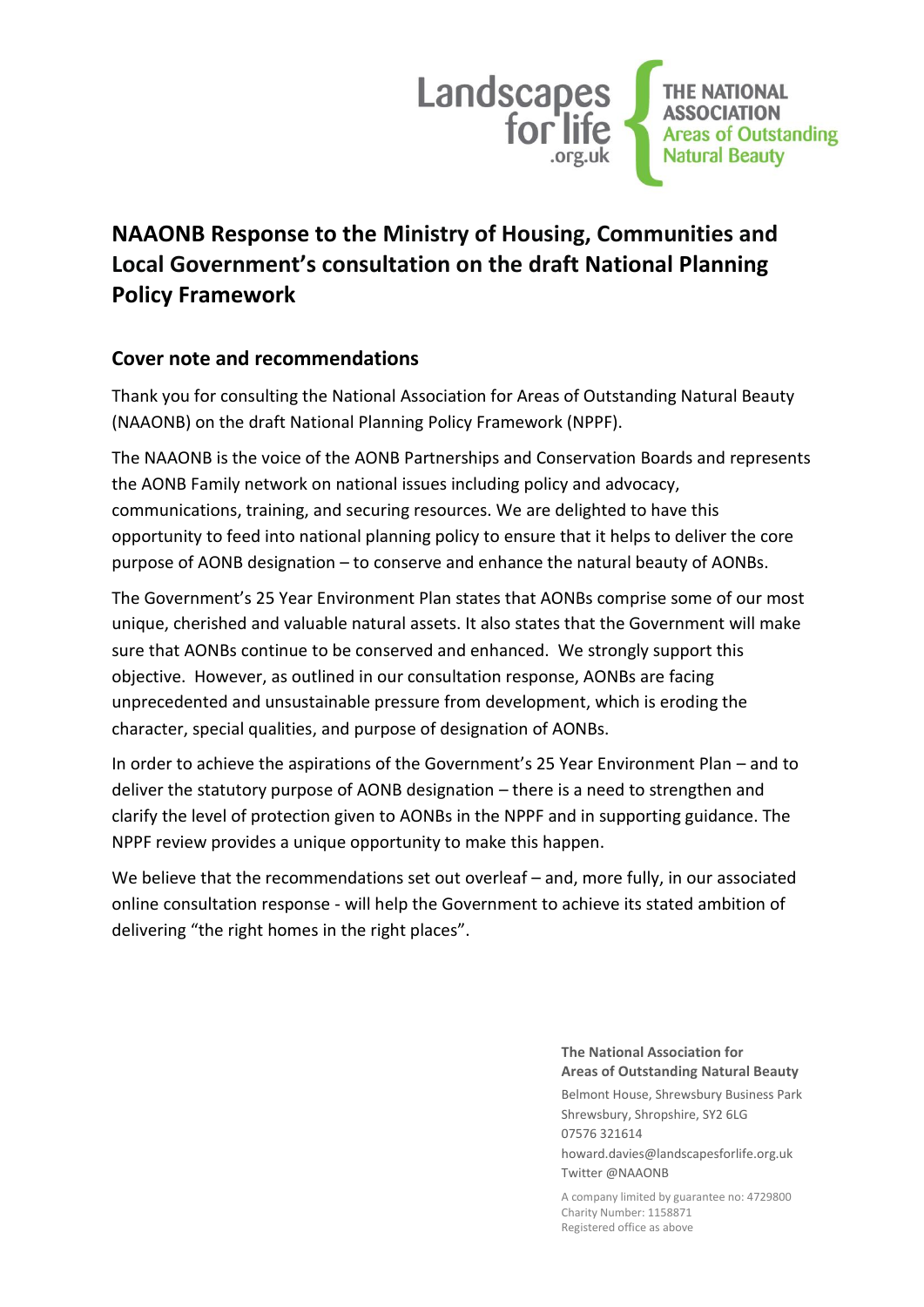Our full response to the NPPF consultation is provided in the following pages. However, our **key recommendations** can be summarised as follow:

- **Top priority:** Reinstate the principle that protected landscapes have the highest status of protection (paragraph 170, end of the first sentence). This should be supported by guidance which explicitly states that AONBs have equal planning status to National Parks and, at least, equal planning status to Green Belt.
- **Second priority:** Require development in AONBs to be based on specific evidence of a convincing local need arising from within the designated area (paragraph 170, end of the third sentence). This should be supported by guidance which explicitly states that the constraints that apply to development in National Parks should also apply to development in AONBs, given that they have the same planning status.

## • **Other recommendations**

- o Give great weight to 'conserving and enhancing natural beauty', rather than 'conserving landscape and scenic beauty' (paragraph 170, first sentence).
- $\circ$  Set criteria-based policies for development in and within the setting of AONBs and have regard to AONB Management Plans (paragraph 170, new sentence).
- o Apply the major development 'tests' in para 170 to plan-making (i.e. site allocations) as well as decision-taking (paragraph 170, fourth sentence of draft NPPF).
- $\circ$  Simplify paragraph 11, in relation to the designations listed in Footnote 7, providing a more balanced approach to achieving sustainable development.
- o Reinstate reference to Local Wildlife Sites / locally designated sites in the NPPF, including in Footnote 7.
- o Extend the requirement, in paragraph 72, that such developments '*should not compromise the protection given to areas or assets of particular importance in this Framework'* to other relevant paragraphs of the NPPF, including paragraphs 80, 85, 112 and 117.

Thank you, once again, for consulting the NAAONB on the draft NPPF. We look forward to working with you to incorporate our recommendations.

Yours sincerely,

Howard Davies.

Howard Davies Chief Executive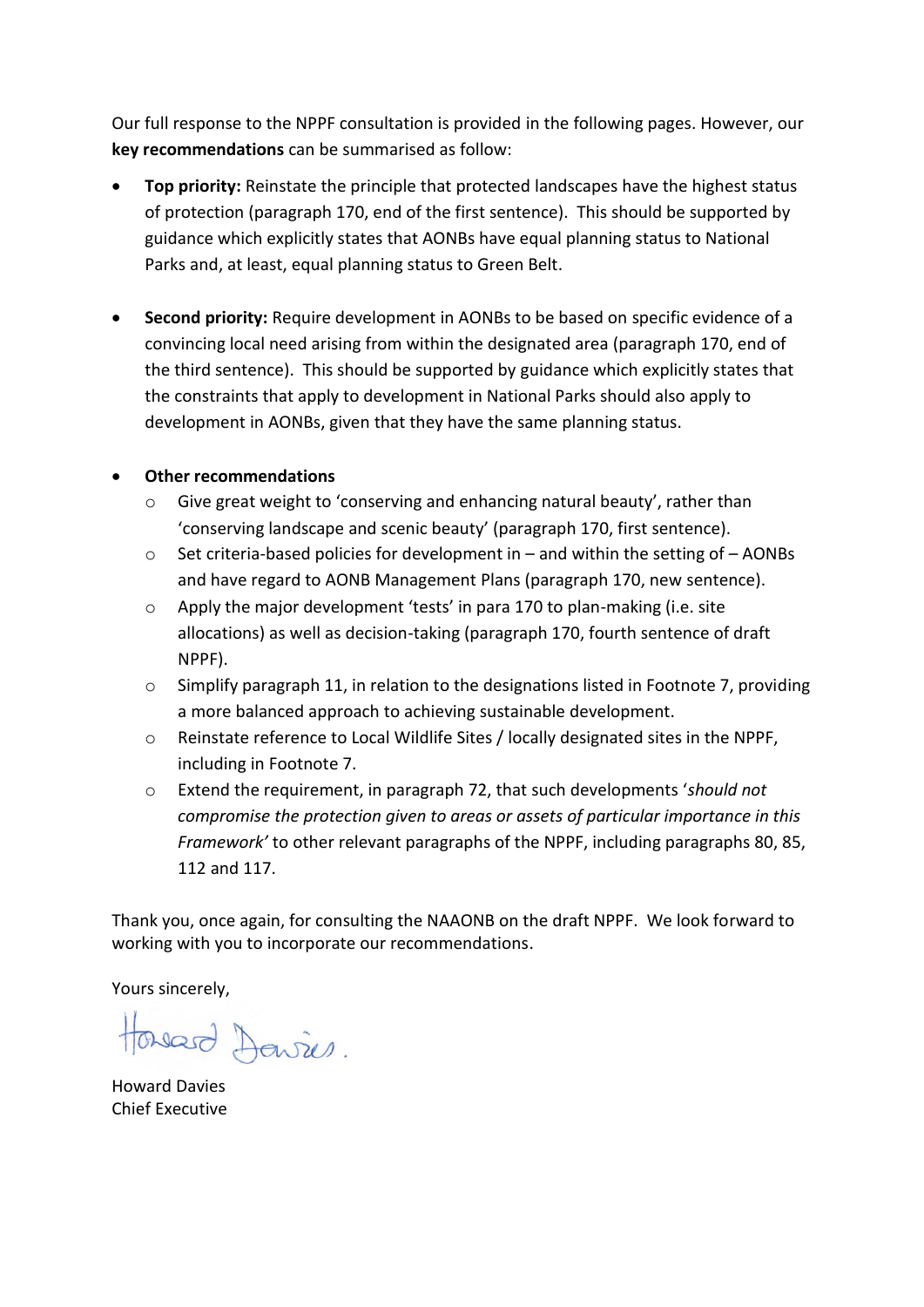# **Full response to the Ministry of Housing, Communities and Local Government's consultation on the draft National Planning Policy Framework**

## **1.0 CHAPTER 2: ACHIEVING SUSTAINABLE DEVELOPMENT**

- **1.1 Question 2: Do you agree with the changes to the sustainable development objectives and the presumption in favour of sustainable development?**
- 1.1.1 No, the National Association for Areas of Outstanding Natural Beauty (NAAONB) does not agree with the proposed changes to the presumption in favour of sustainable development. In essence, we believe that the proposed changes weaken the level of protection given to AONBs and the other designations that were listed in footnote 9 of paragraph 14 of the 2012 NPPF and which are now listed in footnote 7 of paragraph 11 of the draft NPPF.
- 1.1.2 Both paragraph 14 and the draft paragraph 11 have a presumption in favour of approving development unless certain, restrictive policies apply. This weighting in favour of approving development is known as the 'tilted balance'. The wording of paragraph 14 of the 2012 NPPF has been interpreted in two different ways in case law, in relation to this 'tilted balance'. This can be summarised as either
	- (a) the 'tilted balance' is disapplied where there is a potential harm which requires consideration under one of the restrictive policies<sup>1</sup>, or
	- (b) the 'tilted balance' is only disapplied if one of the restricted policies requires that the permission should be refused.
- 1.1.3 We believe that (b) is a misinterpretation of the current policy. Whilst we encourage the re-wording of the NPPF to address this issue, we do not believe that the revised wording proposed in paragraph 11 provides a suitable solution. As mentioned above, we believe that the new wording actually weakens the level of protection given to AONBs and other designations.
- 1.1.4 Paragraph 14 of the 2012 NPPF limits development where '*specific policies in this Framework indicate development should be restricted*'. In contrast, paragraph 11 of the draft NPPF limits development where '*the application of policies in this Framework that protect areas or assets of particular importance provides a strong*  [or clear] *reason for':*
	- (i) *'restricting the overall scale, type or distribution of development in the plan area'* (in the case of 'plan-making'); or
	- (ii) *'refusing the development proposed'* (in the case of 'decision-taking').

<sup>-</sup><sup>1</sup> The policies covered by Footnote 9 of the 2012 NPPF and Footnote 7 of the draft NPPF.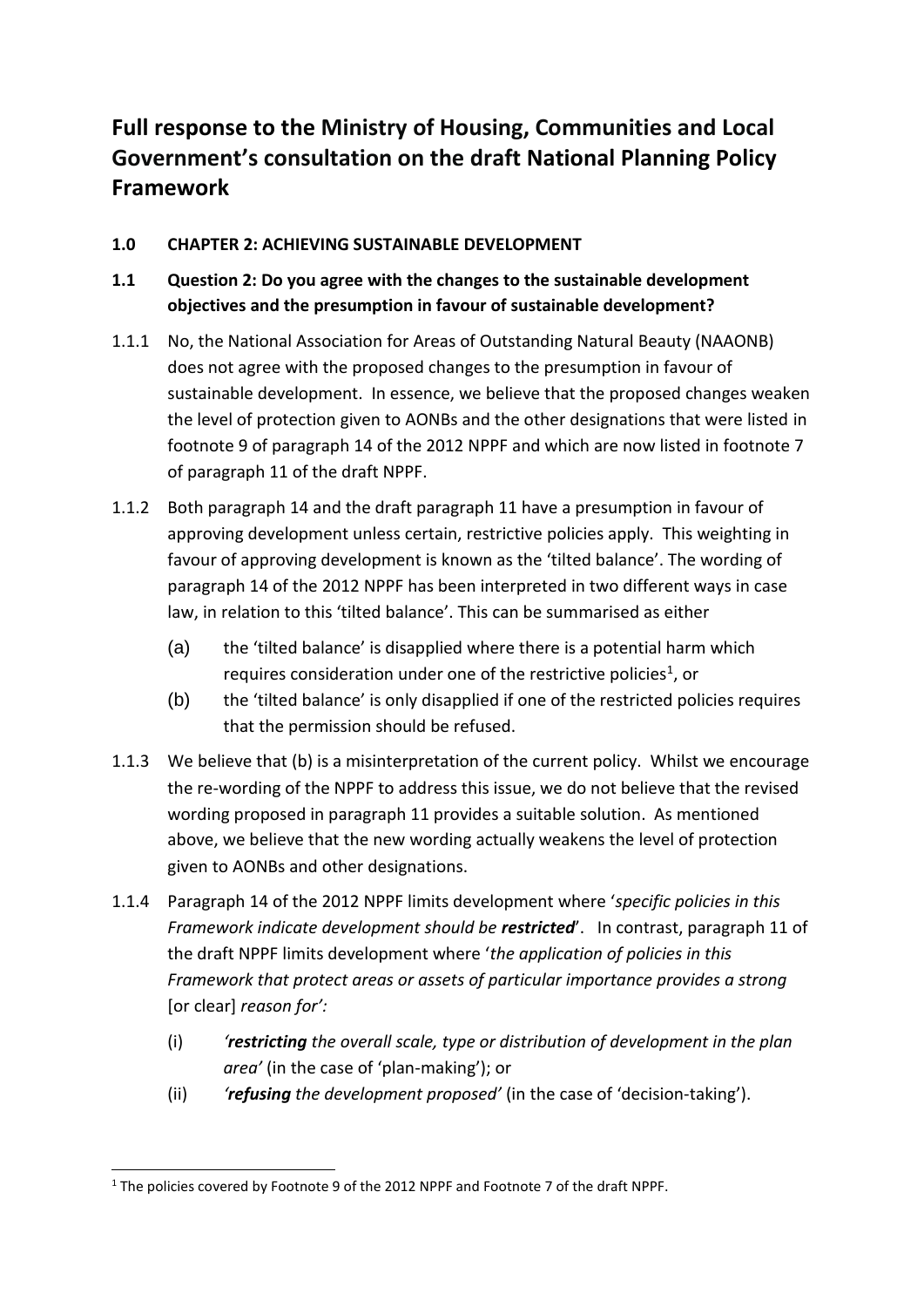- 1.1.5 So, for example, paragraph 115 of the 2012 NPPF (and the first half of paragraph 170 of the draft NPPF) provides a reason for **restricting** development (e.g. the need to give '*great weight*' to conserving landscape and scenic beauty in AONBs and – in the case of the draft NPPF - the need for development in these areas to be limited). However, it does not necessarily provide an explicit reason for **refusing**  development. As such, it could be interpreted that the draft NPPF is explicitly supporting the granting of planning permission for all non-major development proposals in AONBs, regardless of impact, in the circumstances outlined in section (d) of paragraph 11. The proposed wording of paragraph 11 would, therefore, be a perverse distortion of protected landscape policy. The extent to which development is permitted in AONBs should not be dependent on an up-to-date development plan being in place. Great weight should be given regardless of the status of the development plan.
- 1.1.6 The requirement for the policies relevant to footnote 7 to provide a 'strong' or 'clear' reason for restricting or refusing development should be removed as we consider this requirement to be unnecessarily onerous. We consider that all planning reasons have to be 'strong' and 'clear', so imposing this requirement specifically for footnote 7 policies is superfluous and capable of misinterpretation in relation to considerations which are often subjective rather than clear cut. The requirement, in paragraph 11b(i), for the footnote 7 policies to provide a strong reason for *'restricting the overall scale, type, or distribution of a development in the plan area*' also overcomplicates the requirements of paragraph 11 and the meaning of the presumption in favour of sustainable development. As such, the proposed wording in paragraph 11 is likely to have multiple interpretations.
- 1.1.7 We believe that the requirements of paragraph 11 and the presumption in favour of sustainable development should be simplified and clarified in order to reduce ambiguity and misinterpretation. To achieve this, we recommend that paragraph 11 of the draft NPPF should be amended to make it clear that the 'tilted balance' (i.e. the scales being loaded in favour of approving development) should not apply for development affecting those designations listed in footnote 7 of the draft NPPF. This should also provide a more appropriate balance between the three overarching objectives of sustainable development, in line with paragraph 8 of the draft NPPF.
- 1.1.8 On this basis, **we recommended that sections b(i) and d(i) of paragraph 11 should be changed to:**
	- *policies in this Framework, that protect areas or assets of particular importance, apply<sup>7</sup>* **.**
- 1.1.9 We support the addition of the following sites / designations into footnote 7:
	- irreplaceable habitat including ancient woodland, and
	- aged or veteran trees.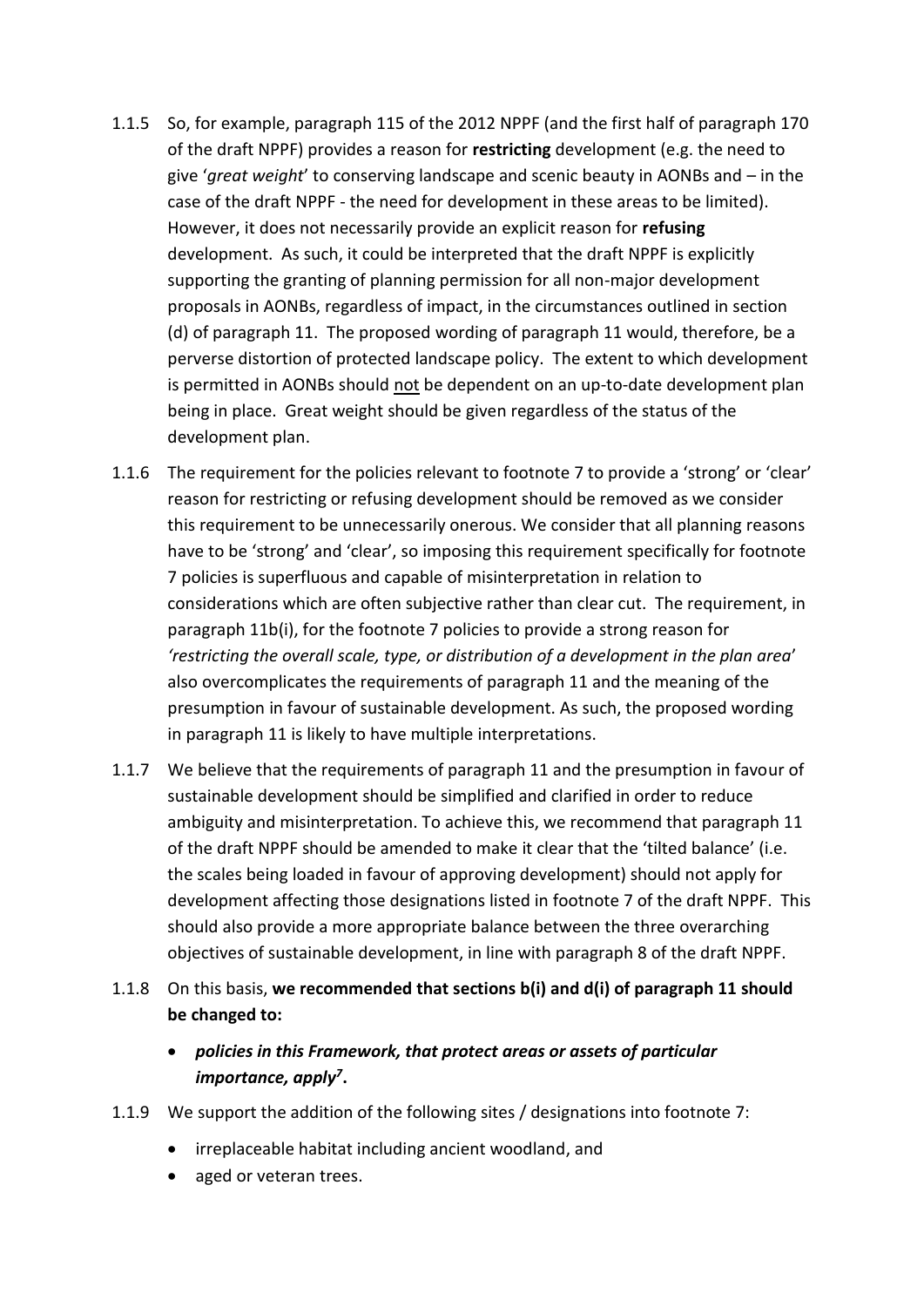- 1.1.10 However, we are concerned that footnote 7 currently omits a number of key designations, including Local Wildlife Sites.
- 1.1.11 **We recommend that Local Wildlife Sites should be added to the list of footnote 7 designations<sup>2</sup> . Furthermore, we recommend that the designations listed in footnote 7 should remain as examples, as in footnote 9 of the 2012 NPPF, rather than as a definitive list, so as not to explicitly exclude other relevant designations.**

#### **2.0 CHAPTER 3. PLAN-MAKING**

**2.1 Question 6: Do you have any other comments on the text of Chapter 3?**

#### **2.1.1 Paragraph 24**

- 2.1.1.1 As indicated in our response to Question 34, the NAAONB believes that development in AONBs should be based on specific evidence of a convincing local need arising from within the designated area. To align the over-arching principles of plan-making with this aspiration, **we recommend that that the following sentence should be added to the end of paragraph 24 of the draft NPPF:**
	- **Where a Strategic Plan covers all, or part of, an AONB, National Park and/or the Broads, the Strategic Plan (and any review of policies and/or housing needs) should make it clear that development within these designated areas should focus on addressing demonstrable local need arising from within the designated area.**

### **2.1.2 Paragraph 27**

1

- 2.1.2.1 AONBs are statutory designations that cover a large proportion of the land in England and Wales, particularly in high growth areas, such as the south-east of England. As outlined in response to Question 36, AONBs, particularly in these high growth areas, are facing increasing development pressures. These pressures risk eroding the character, special qualities and purposes of AONB designation.
- 2.1.2.2 On this basis, **we recommend that AONB Conservation Boards and AONB Partnerships should be included within the list of bodies in paragraph 27 of the draft NPPF,** which strategic plan-making authorities should engage with when seeking to identify strategic matters which they need to address in their plans.

<sup>&</sup>lt;sup>2</sup> The 2012 NPPF included several references to Local Wildlife Sites (or their equivalent, such as 'locally designated sites'), for example paragraphs 113 and 119 and in the Glossary. Unfortunately, these references have been removed in the draft NPPF. These references should be reinstated in relevant paragraphs of the draft NPPF, for example paragraph 173 and the Glossary, with Local Wildlife Sites being considered within the context of the hierarchy of nature conservation sites. This would then enable reference to Local Wildlife Sites in Footnote 7 of the draft NPPF. We support the more comprehensive responses of other consultees, such as Wildlife and Countryside Link, on this issue.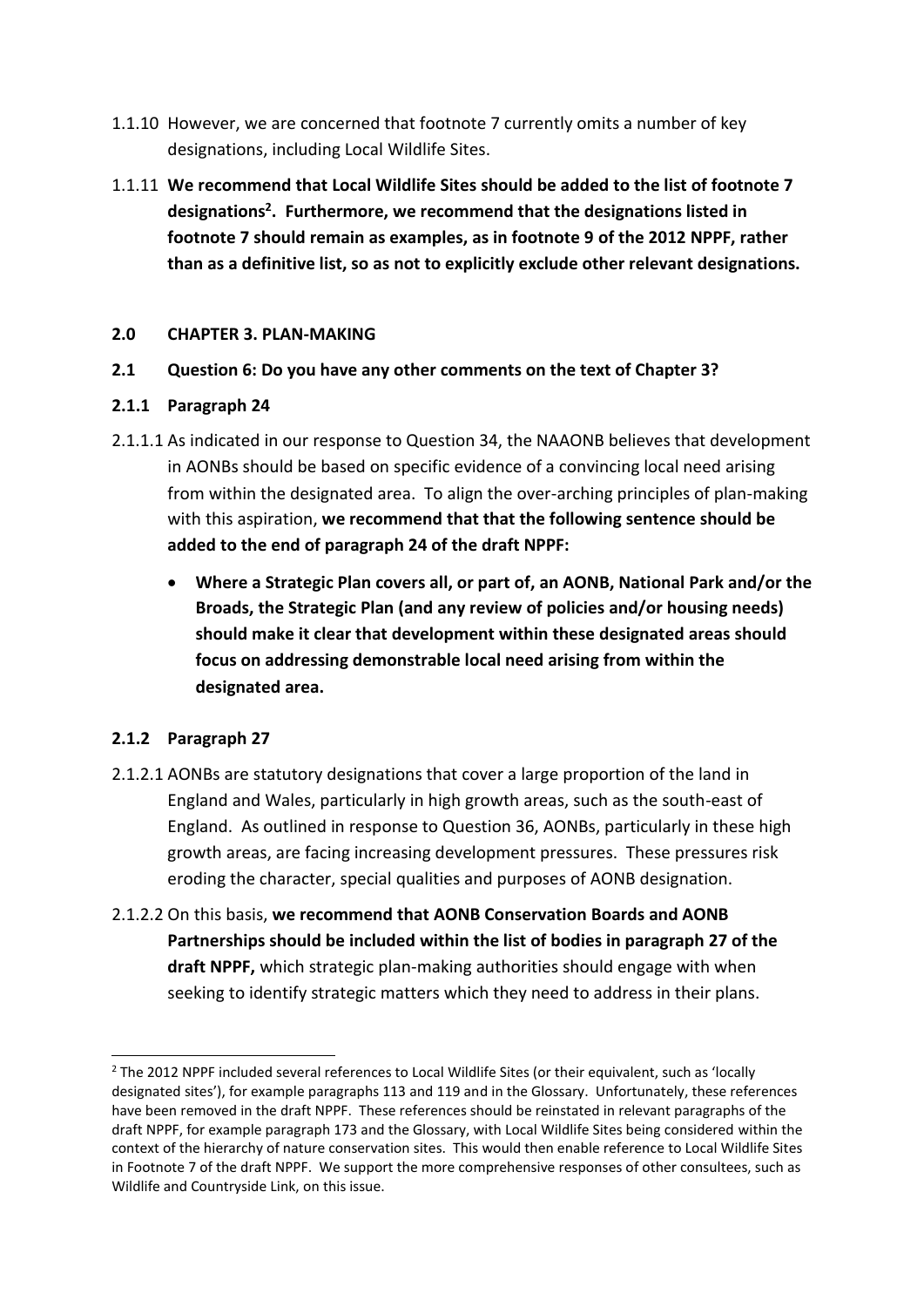## **3.0 CHAPTER 5: DELIVERING A WIDE CHOICE OF HIGH QUALITY HOMES**

# **3.1 Question 13: Do you agree with the new policy on exception sites for entry-level homes?**

3.1.1 Although the NAAONB doesn't take a view on the development of entry level exception sites, in the context of the NPPF consultation, per se, we welcome the requirement, in paragraph 72, that such developments '*should not compromise the protection given to areas or assets of particular importance in this Framework'* – including AONBs - as defined in footnote 27 and, by extension, in footnote 7. **We recommend that this requirement should be extended to other relevant paragraphs of the NPPF, including paragraph 80 (rural housing), 85 (rural economy), 112 (high quality communications) and 117 (making effective use of land).**

### **4.0 CHAPTER 15. CONSERVING AND ENHANCING THE NATURAL ENVIRONMENT**

**4.1 Question 34: Do you agree with the approach to clarifying and strengthening protection for areas of particular environmental importance in the context of the 25 Year Environment Plan and national infrastructure requirements, including the level of protection for ancient woodland and aged or veteran trees?**

## **4.1.1 Paragraph 170 of the draft NPPF**

- 4.1.1.1 The NAAONB cautiously welcomes the new text in paragraph 170 of the draft NPPF, which clarifies that development within Areas of Outstanding Natural Beauty and National Parks should be limited.
- 4.1.1.2 However, we recommend that some amendments are made to this new text, as outlined below. We also have a number of concerns about the wider proposed changes in paragraph 170, with regards to their implications for AONBs. In addition, we would like to recommend some further amendments to enhance the level of protection give to AONBs and to bring NPPF policies relating to AONBs more in line with relevant legislation - such as the Countryside and Rights of Way (CRoW) Act 2000 - and relevant guidance from Government, Natural England and Defra.

## **4.1.2 Paragraph 170, sentence 1**

- 4.1.2.1 Whilst we welcome the continued emphasis on giving 'great weight', the NAAONB objects to the removal of the following text:
	- '… *which have the highest status of protection.*'
- 4.1.2.2 We believe that this text helps to clarify that, in planning terms, AONBs have equivalent status to National Parks. The Government's Planning Practice Guidance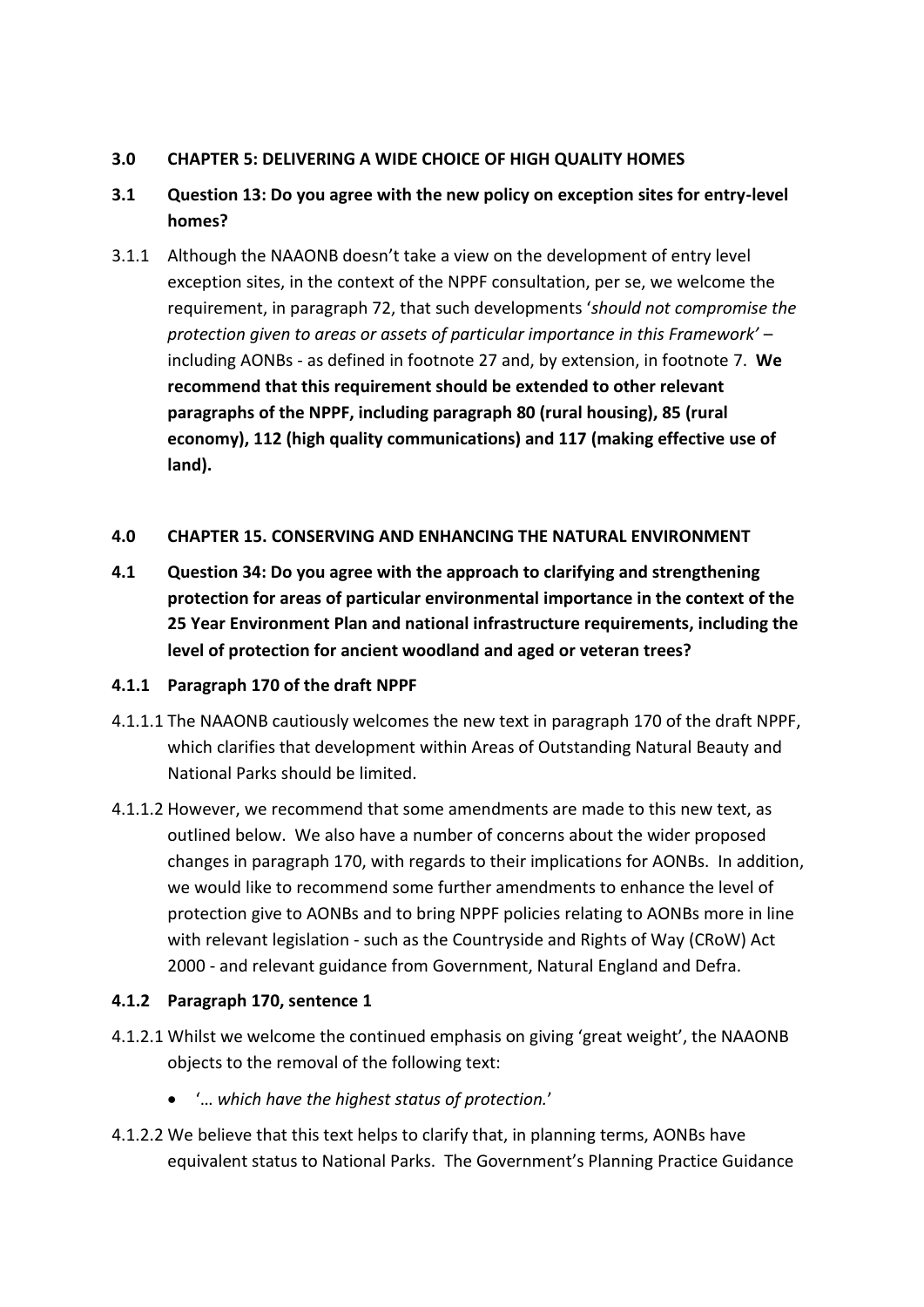(PPG) should explicitly state this. It also clarifies the high planning status of the collective family of protected landscapes. The removal of this text potentially risks undermining this planning status. This is a vitally important issue, particularly at a time when AONBs are facing unprecedented pressure from housing (and other) development. This development pressure risks eroding the character, special qualities and purposes of designation of AONB and other designated landscapes.

- 4.1.2.3 To ensure AONBs and other protected landscape retain the highest level of protection (including in comparison to other designations), **we recommend that an amended version of this text should be re-incorporated into the first sentence of paragraph 170, as follows:**
	- **…** *with these designations having the highest status of protection***.**
- 4.1.2.4 The re-insertion of this text is our highest priority in our response to the NPPF consultation.
- 4.2.2.5 We do not recommend the re-insertion of '*…in relation to landscape and scenic beauty'*. This is because we believe that this highest status of protection should apply when comparing the level of protection given to these designated landscapes with that given to non-landscape designations, such as Green Belt. AONBs are included in footnote 7 to paragraph 11, with equivalent status to Green Belts and the other environmental assets listed. However, there are many examples of Green Belt designation being given a higher level of protection – in both plan-making and decision-taking – than AONB designation. Re-instating the wording in the way that we have suggested should help to ensure that AONBs are given at least equal weight to Green Belt. It should also help to ensure that AONBs are not seen as appropriate locations for major development and that any development accords with their statutory purposes. The PPG should re-iterate these points.
- 4.1.2.6 The primary purpose of AONB designation, as defined in the Countryside and Rights of Way Act 2000, is to conserve and enhance the natural beauty of the AONB. As such, it would be sensible for paragraph 170 to use this terminology in its opening sentence. The term 'natural beauty' covers a wide range of issues, including landform and geology, plants and animals, landscape features and the rich history of human settlement over the ages<sup>3</sup>. Landscape and scenic beauty are, in effect, subsets of 'natural beauty' and, as such, do not merit a separate reference in the wording of this NPPF policy, especially as they are not part of the statutory purpose of AONB designation.
- 4.1.2.7 Based on the points raised above, **we recommend that the wording of the first sentence should be changed to**

-

<sup>&</sup>lt;sup>3</sup> Areas of Outstanding Natural Beauty: A Guide for AONB Partnership members, Countryside Commission 2001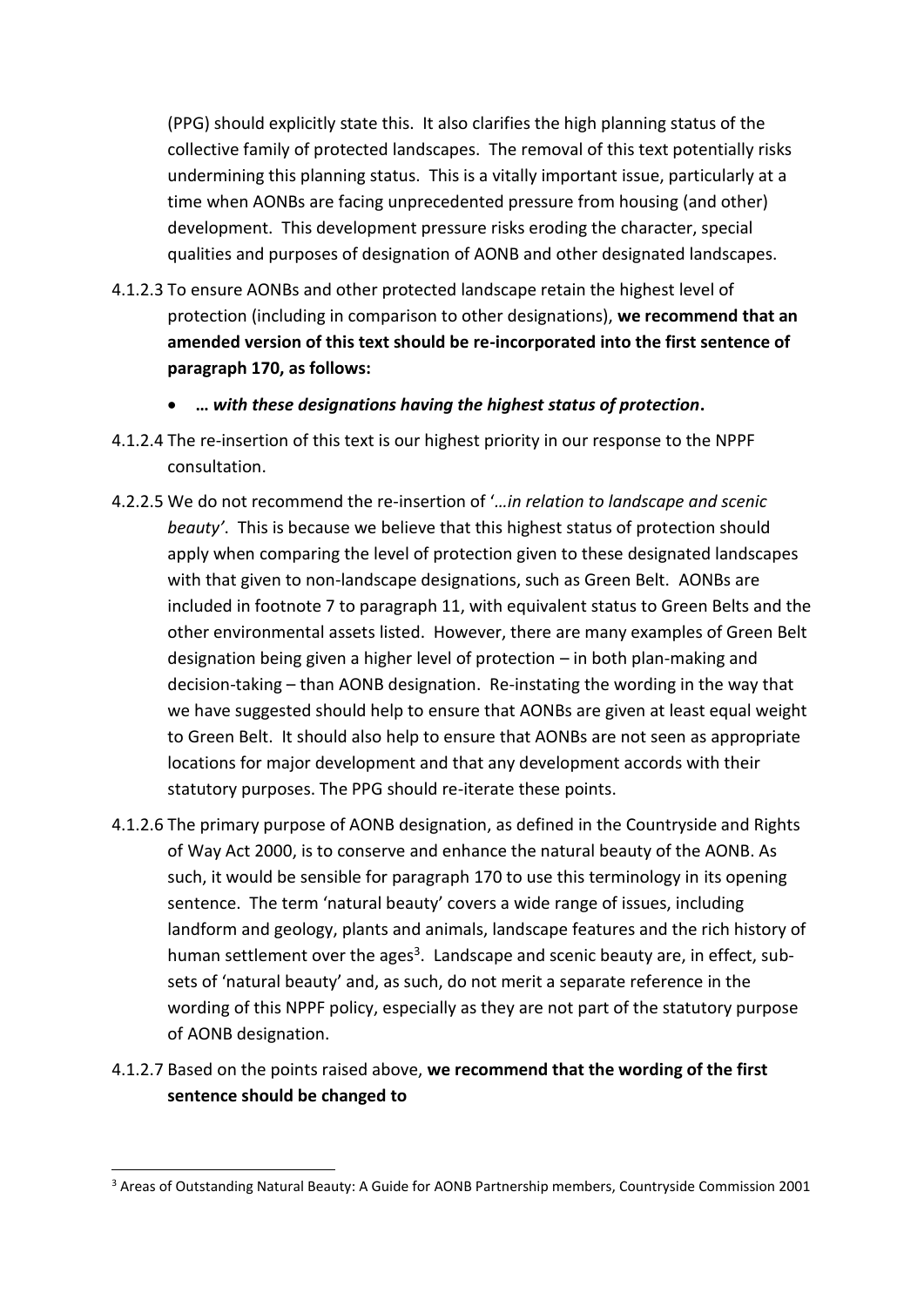- *Great weight should be given to conserving and enhancing the natural beauty of National Parks, the Broads and Areas of Outstanding Natural Beauty, which have the highest status of protection***.**
- 4.1.2.7 This revised wording should be supported by additional guidance including the PPG - on the meaning of 'natural beauty'. As indicated above, paragraph 170 should make direct reference to the designated area Management Plans, to ensure that they are given due recognition as an important material consideration. The PPG should direct decision-makers to these Plans for a definition of what constitutes natural beauty in each protected landscape.

## **4.1.3 Paragraph 170, sentence 2**

- 4.1.3.1 We acknowledge that wildlife and cultural heritage are an explicit component of the purposes of designation for National Parks and the Broads. However, wildlife and cultural heritage are also key considerations in the designation of AONBs. As such, we believe that the conservation of wildlife and cultural heritage should be given great weight in AONBs, as well as in National Parks and the Broads. **We recommend that the second sentence in paragraph 170 should therefore be changed to:**
	- *The conservation of wildlife and cultural heritage are important considerations in all of these areas and should also be given great weight.*

## **4.1.4 Paragraph 170, sentence 3**

- 4.1.4.1 As indicated above, in our opening response to Question 34, the NAAONB cautiously welcomes the introduction of this new sentence, which states that '*the scale and extent of development within these designated areas should be limited*'. However, we recommend that the sentence should be amended, as outlined below.
- 4.1.4.2 There has been a significant increase in the amount and scale of development permitted in AONBs in recent years, as evidenced in the 2017 CPRE/NAAONB research report: Independent Review of Housing in England's AONBs. For example, the report highlights that the number of applications for housing schemes comprising more than 10 units has increased by 105% between 2012/2013 and 2016/2017.
- 4.1.4.3 As the 2010 Circular on National Parks makes clear, National Parks are not suitable locations for unrestricted housing and housing should be focussed on meeting affordable housing requirements, supporting local employment opportunities and key services. Given that AONBs have the same planning status as National Parks, these principles should also apply to AONBs. The expectation that development in these designated areas should be primarily for local needs, with general housing needs met outside these areas, should be clearly stated in the NPPF.
- 4.1.4.4 On this basis, **we recommend that the wording of this sentence should be changed to**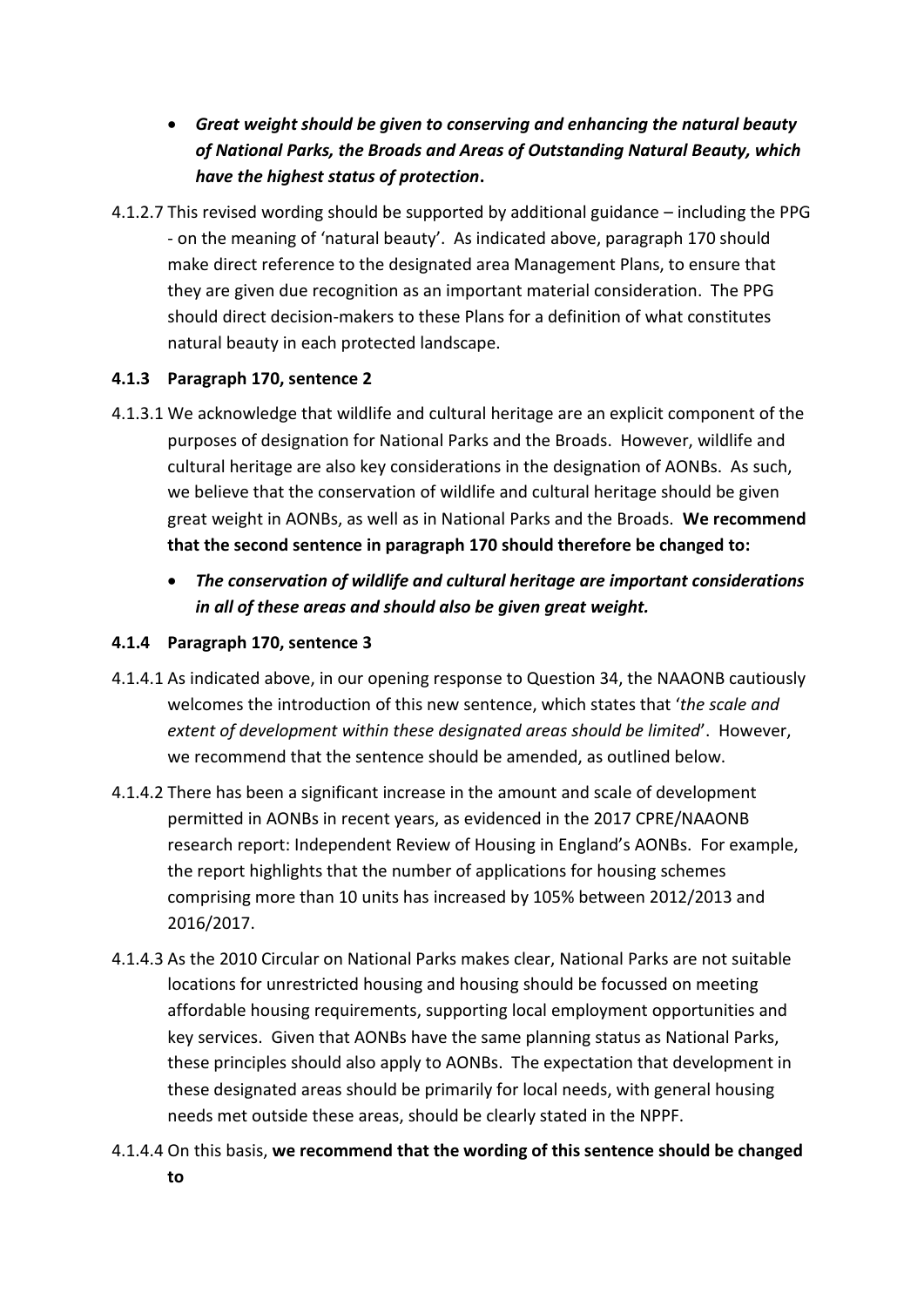- *The scale and extent of development within these designated areas should be limited and be based on specific evidence of a convincing local need arising from within the designated area.*
- 4.1.4.5 The words 'scale', 'extent' and 'limited', as proposed in the new sentence, will inevitably be subject to a wide range of interpretations. The PPG should provide clarity on this issue. The PPG should also
	- explicitly state that the constraints that apply to development in National Parks should also apply to development in AONBs, given that they have the same planning status, and
	- state that any development in these areas should be of the highest design quality and reflect and enhance local landscape character.

## **4.1.5 Paragraph 170, sentence 4**

- 4.1.5.1 The inclusion of a definition of major development in 'Annex 2: Glossary' of the draft NPPF has significant implications for AONBs and other protected landscapes. We comment on this issue in response to Question 43.
- 4.1.5.2 At present, the text on major development just relates to planning applications and the granting of planning permission. However, we believe that the major development text should apply at the plan-making stage, when the scale and location of development is being decided, as well as (i.e. not instead of) the planning application stage. In this way, the NPPF would ensure that a proportion of major development proposals can be ruled out at the 'plan-making' stage. However, even if the major development text is applied at the plan-making stage, it is still important that it is applied at the planning application stage as well. This is because many of the factors affecting the potential impact of a development on an AONB, such as design and layout, only emerge at the planning application stage. So, although applying the major development tests at the plan-making stage should rule out some (but not all) major development, planning applications for major development on allocated sites might still have unacceptable impacts that it wouldn't have been possible to predict at the plan-making stage.

# 4.1.5.3 On this basis, **we recommend that the wording of this sentence should be changed to**

- *Planning permission should be refused – and allocations avoided - for major development, other than in exceptional circumstances and where it can be demonstrated that the development is in the public interest. Consideration of major development at the plan-making and decision-taking stages should include an assessment of …*
- 4.1.5.4 The requirement for this policy to be applied at both the plan-making stage and at the planning application stage should also be addressed in supporting guidance,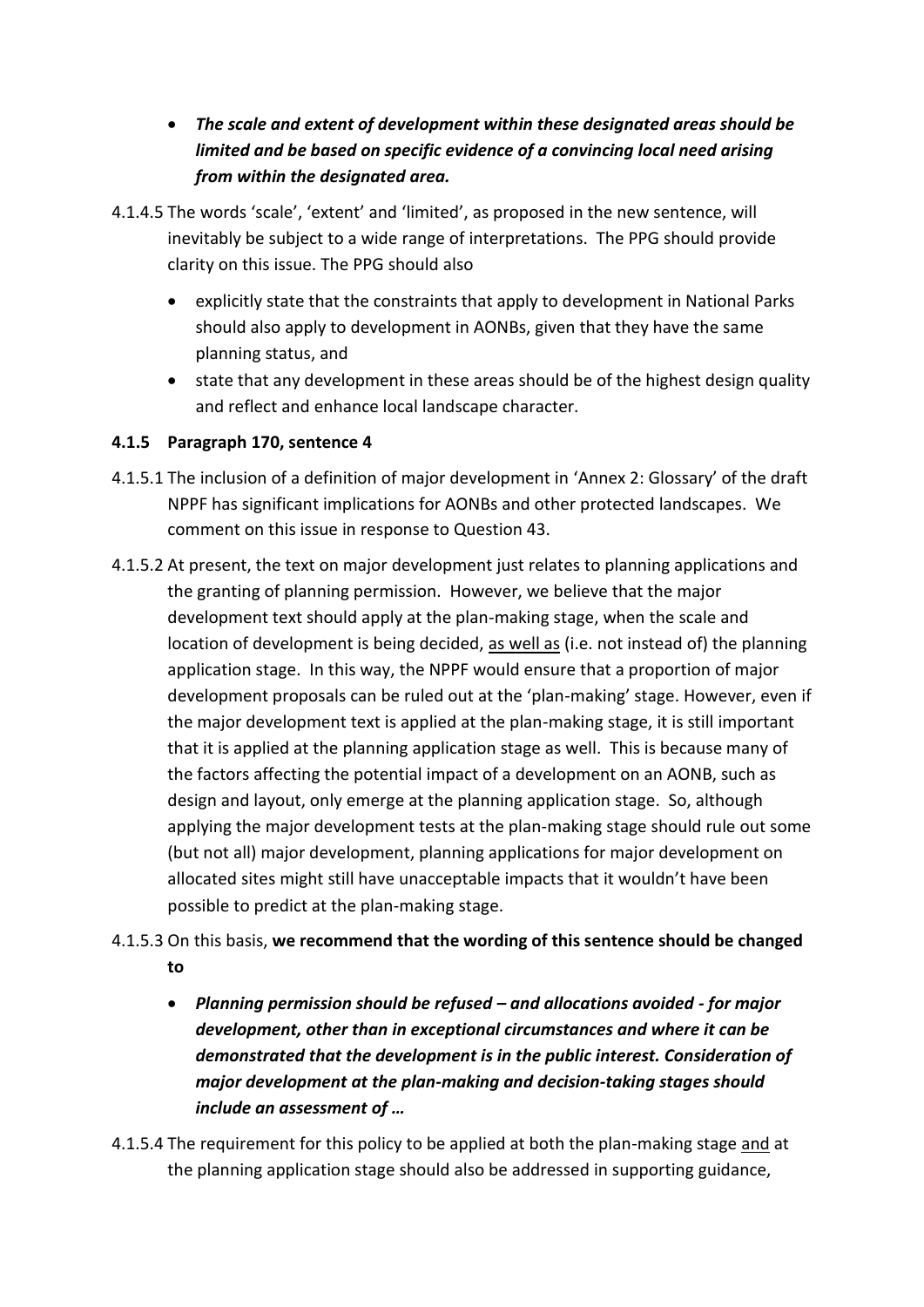including the PPG. The supporting guidance should also clarify what is meant by 'exceptional circumstances' and 'in the public interest'. For example, it should make clear that national and local (district-wide) demand for housing is the 'norm' and, as such, does not constitute 'exceptional circumstances'.

- 4.1.5.5 To align with our recommendation that '*development in AONBs should be based on specific evidence of a convincing local need arising from within the designated area'*, **we also recommend that criterium (a) is re-worded as follows:**
	- **(a)** *evidence of the need for the development at the time the decision is to be taken, including in terms of any national considerations …*
- **4.1.6 Paragraph 170, suggested additional text relating to the setting of AONBs**
- 4.1.6.1 An important consideration in conserving and enhancing the natural beauty of AONBs is the potential impact of developments that are outside an AONB boundary but still 'within the setting' of the AONB.
- 4.1.6.2 The only (indirect) reference to this issue in the current (2012) NPPF is paragraph 113, which requires local planning authorities to '*set criteria based policies against which proposals for any development on or affecting protected … landscape areas will be judged*'. In an AONB context, '*affecting*' equates to 'within the setting of'.
- 4.1.6.3 However, with this paragraph now being removed in the draft NPPF, the NPPF provides no policies that address development within the setting of AONBs (other than a very tenuous link through the requirement to give '*great weight … to conserving landscape and scenic beauty* in [protected landscapes]').
- 4.1.6.4 **We recommend that paragraph 113 should be reinstated into the NPPF.**
- 4.1.6.5 However, if this does not happen, **we recommend the inclusion of an additional sentence in paragraph 170 as follows:**
	- *Local planning authorities should set criteria-based policies against which proposals for any development in – and within the setting of – these protected landscapes will be judged, having regard to the relevant Management Plan.*
- 4.1.6.6 On this basis, the criteria-based approach and the requirement to have regard to the relevant Management Plan - would relate to both development in the AONB and development in the setting of the AONB.
- 4.1.6.7 The new text should be supported by additional guidance in the PPG, which explains the meaning of 'within the setting of'. This should clarify that 'within the setting of' does not just relate to visual impact but also relates to issues such as biodiversity, water corridors, the impact of increased traffic, light pollution (including impacts on 'dark skies') and noise (including impacts on 'tranquillity').
- **4.1.7 Summary of revised wording for paragraph 170.**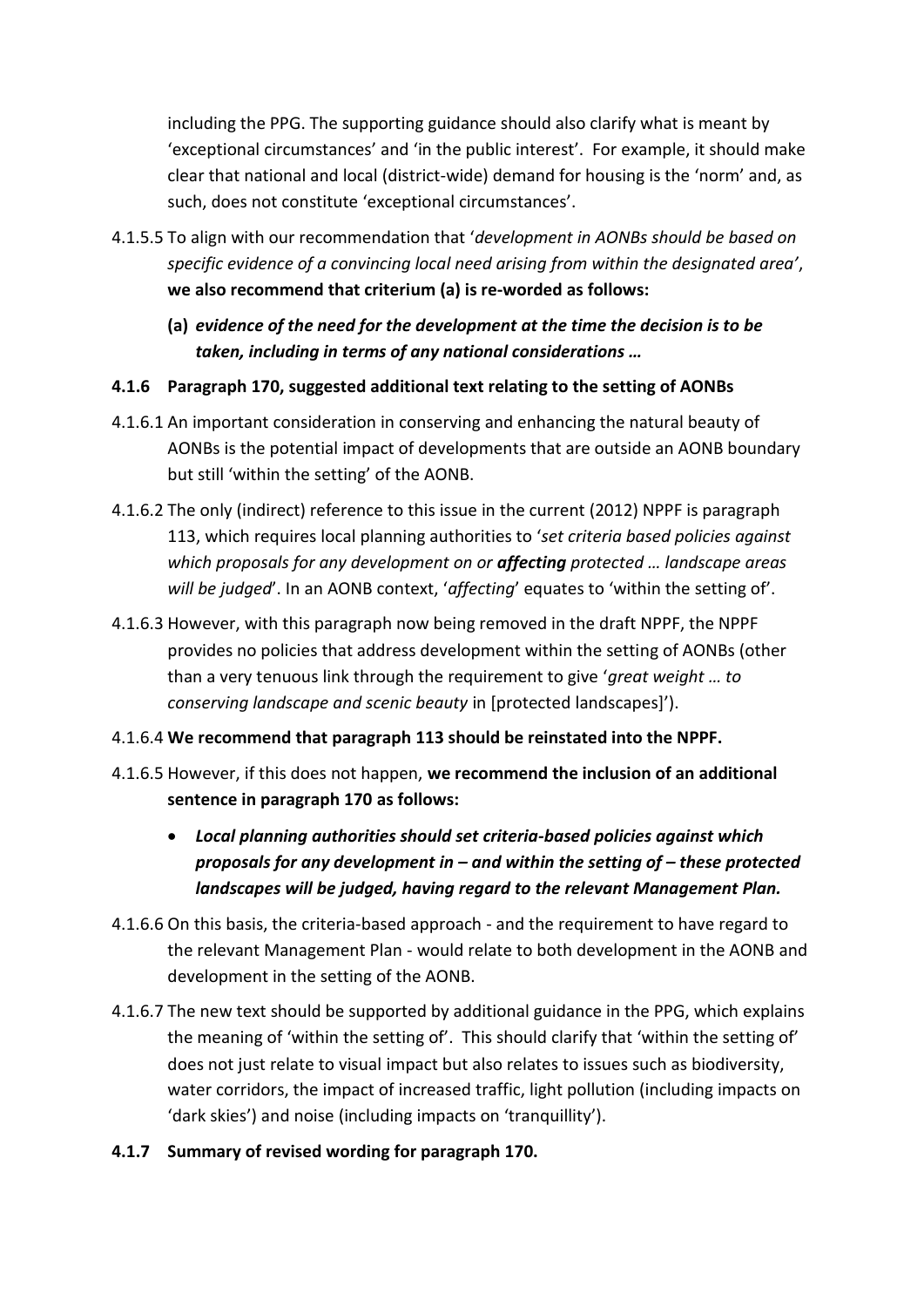- 4.1.7.1 Based on the comments made above, we recommend that the wording of paragraph 170 should now be as follows. The significance of major development seems sufficiently great to warrant a separate paragraph, as in the 2012 NPPF. Re-instating two paragraphs would also allow for an appropriate level of detail in each section.
	- *Great weight should be given to conserving and enhancing natural beauty in National Parks, the Broads and Areas of Outstanding Natural Beauty, which have the highest status of protection***.** *The conservation of wildlife and cultural heritage are important considerations in all of these areas and should also be given great weight***.** *The scale and extent of development within these designated areas should be limited and based on specific evidence of a convincing local need arising from within the designated area. Local planning authorities should set criteria-based policies against which proposals for any development in – and within the setting of – these protected landscapes will be judged, having regard to the relevant Management Plan.*
	- *Planning permission should be refused – and allocations avoided - for major development, other than in exceptional circumstances and where it can be demonstrated that the development is in the public interest. Consideration of major development at the plan-making and decision-taking stages should include an assessment of:*

*a) evidence of the need for the development at the time the decision is to be taken, including in terms of any national considerations, and the impact of permitting it, or refusing it, upon the local economy;* 

*b) the cost of, and scope for, developing outside the designated area, or meeting the need for it in some other way; and* 

*c) any detrimental effect on the environment, the landscape and recreational opportunities, and the extent to which that could be moderated*

### **4.2 Question 35. Do you have any other comments on the text of Chapter 15?**

### **4.2.1 Paragraph 178**

4.2.1.1 The NAAONB supports paragraph 178 of the draft NPPF, particularly the requirements relating to tranquil areas and intrinsically dark landscapes, as tranquillity and dark skies are key features of AONBs. In many areas, AONBs are the most significant locations for tranquil areas and dark skies. As such, protecting these features is particularly important in AONBs.

#### **5.0 GLOSSARY**

**5.1 Question 43. Do you have any comments on the Glossary?**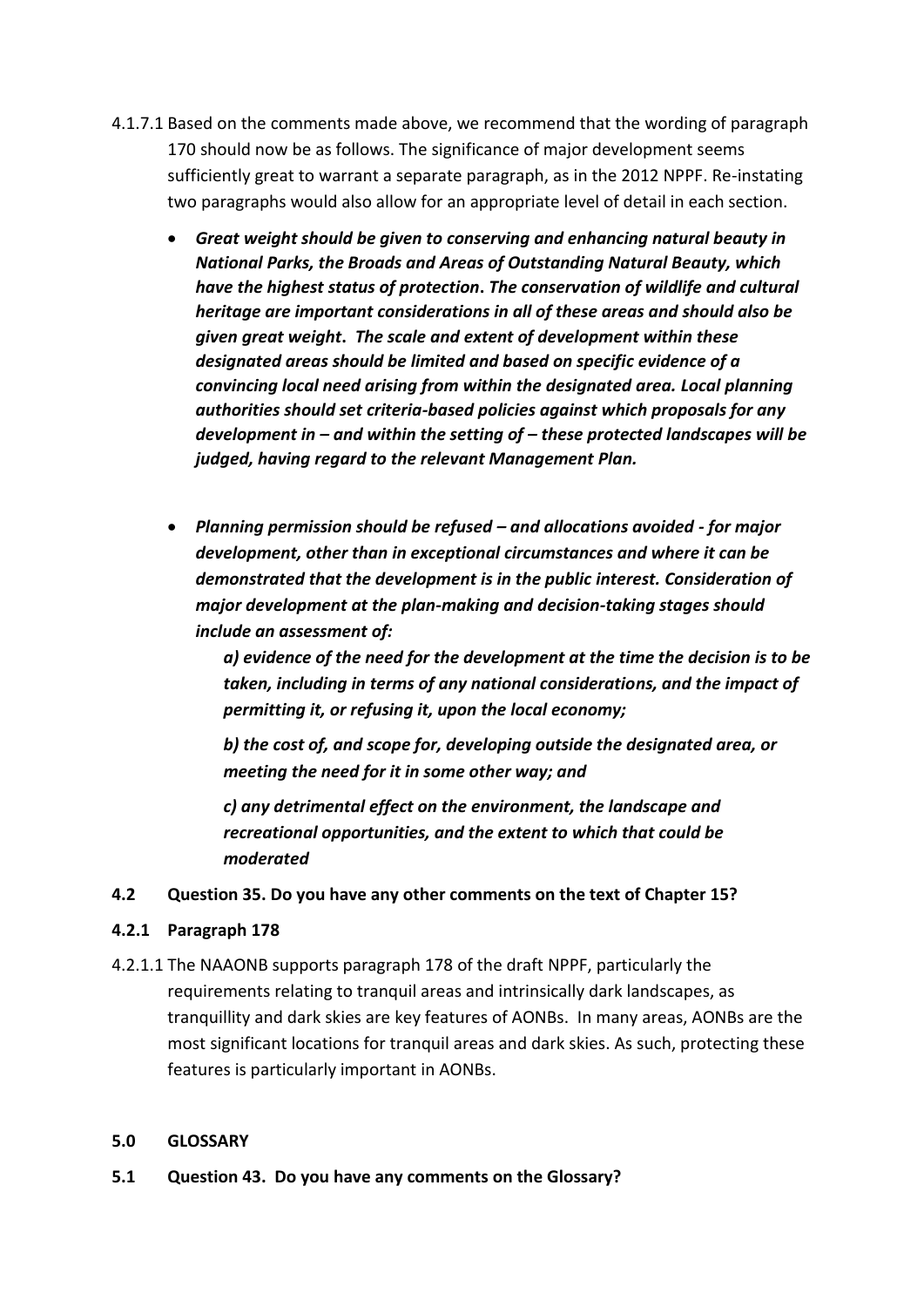- 5.1.1 As indicated in response to Question 34, the NAAONB believes that the inclusion of a definition of 'major development' has significant implications for AONBs.
- 5.1.2 The definition of major development in the Glossary of the draft NPPF originates from the Town and Country Planning (Development Management Procedure) Order 2015, which is a consolidation of previous Orders. As such, this definition of major development pre-dates the original NPPF, which came into force in 2012.
- 5.1.3 However, the definition of major development provided in the 2015 Order has not, to-date, been applied to major developments in AONBs, in the context of paragraph 116 of the current NPPF (paragraph 170 in the draft NPPF). Indeed, applying this definition of major development to AONBs, under paragraph 116 of the NPPF, conflicts with UK case law.
- 5.1.4 In UK case law, the meaning of major development, in the context of paragraph 116 of the NPPF, has been deemed to be a '*matter of planning judgement'*, taking into account the potential impact that the development may have on the AONB by reason of its scale, character or nature.
- 5.1.5 On the basis of current UK case law, it can be argued that a housing development of fewer than 10 homes in an AONB might be deemed as major development if it has potential to have a serious adverse impact by reason of its scale, character or nature. The same argument could potentially apply to non-residential development of less than 1,000 square metres or sites of less than one hectare. However, applying the definition of major development in the Glossary of the draft NPPF, as it is currently worded, to AONBs would not provide this flexibility.
- 5.1.6 On the other hand, many AONBs have experienced local authorities using the current ambiguity to avoid classing much larger housing developments as major development. Applying the Annex 2 definition could actually be helpful in these circumstances, ensuring that these larger developments that can significantly impact on AONBs have to meet the exceptional circumstances test.
- 5.1.7 On balance, the NAAONB believes that, whilst the definition of major development in Annex 2 of the revised NPPF provides a useful threshold, it should not be allowed to prevent smaller scale developments in AONBs being considered as major development if they are deemed to have the potential to have a serious adverse impact on the AONB by reason of their scale, character or nature.
- 5.1.8 As such, **we recommend that the definition of major development should be retained in Annex 2 of the revised NPPF, but with the addition of the following sentence:**
	- *In the context of paragraph 170, relating to major developments in National Parks, the Broads and Areas of Outstanding Natural Beauty, smaller scale developments may be considered to be major development if they are deemed*